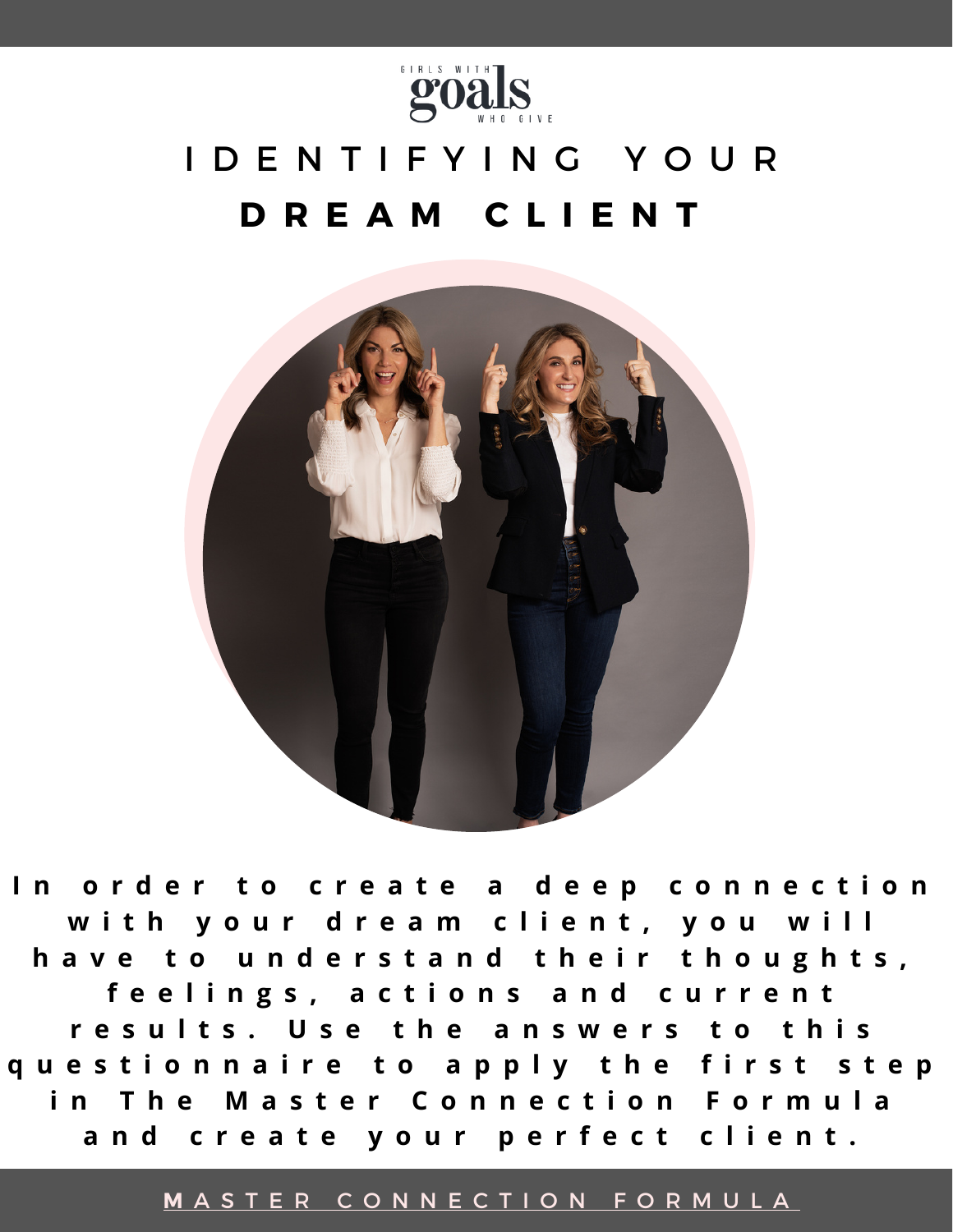### **D E M O G R A P H I C S :**

What is their gender? What is their age range? Do they work? If they are working, what is their annual income? Do they have kids? If so, how many? What do they spend their free time doing? What are they inspired by? What books do they read? What social media platforms do they spend the most time on? What podcasts do they listen to? What leaders and influencers do they follow?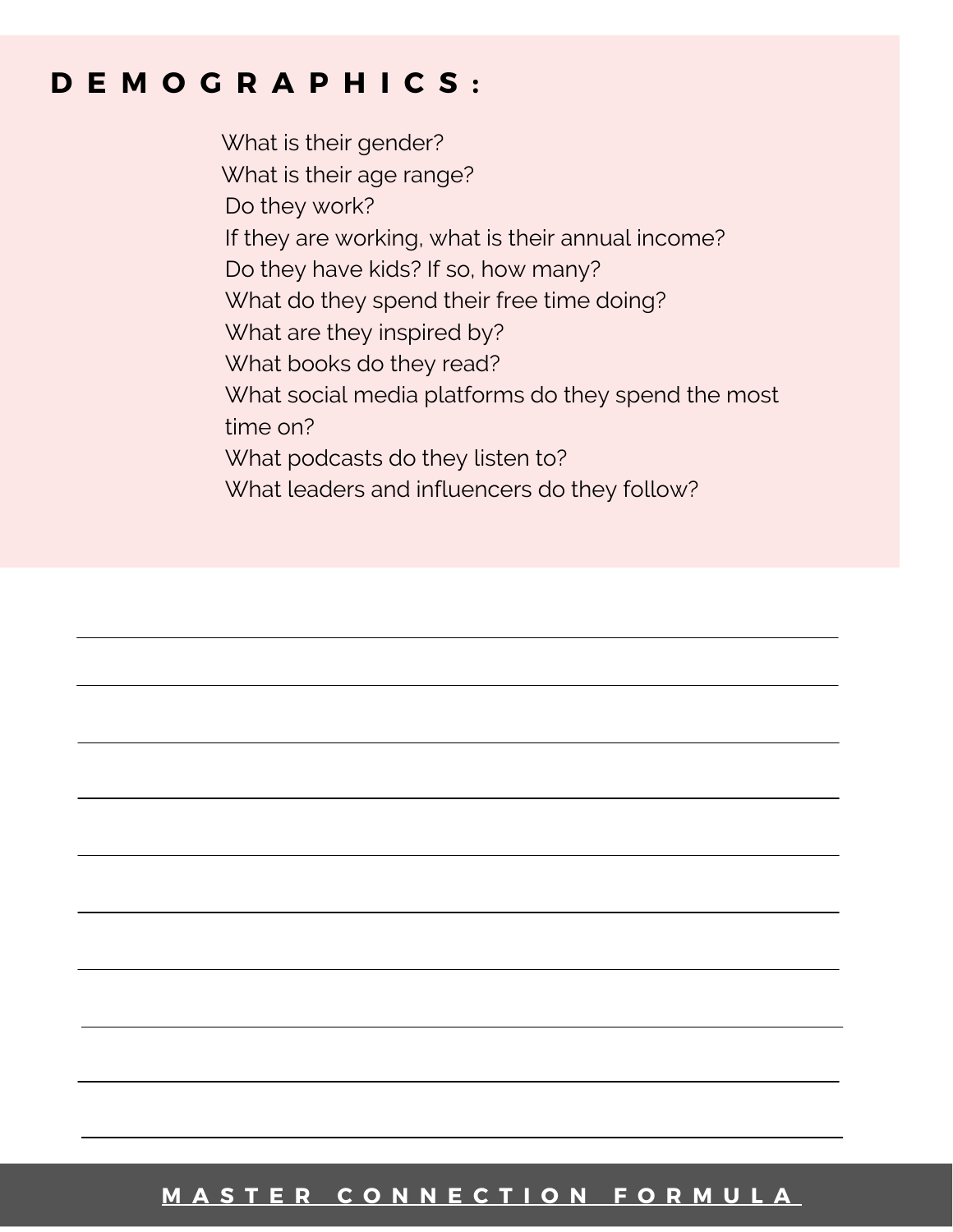## **F E E L I N G S :**

What things does this person feel he/she needs to solve his/her problems?

How does your avatar feel about his/herself?

What are their biggest fears?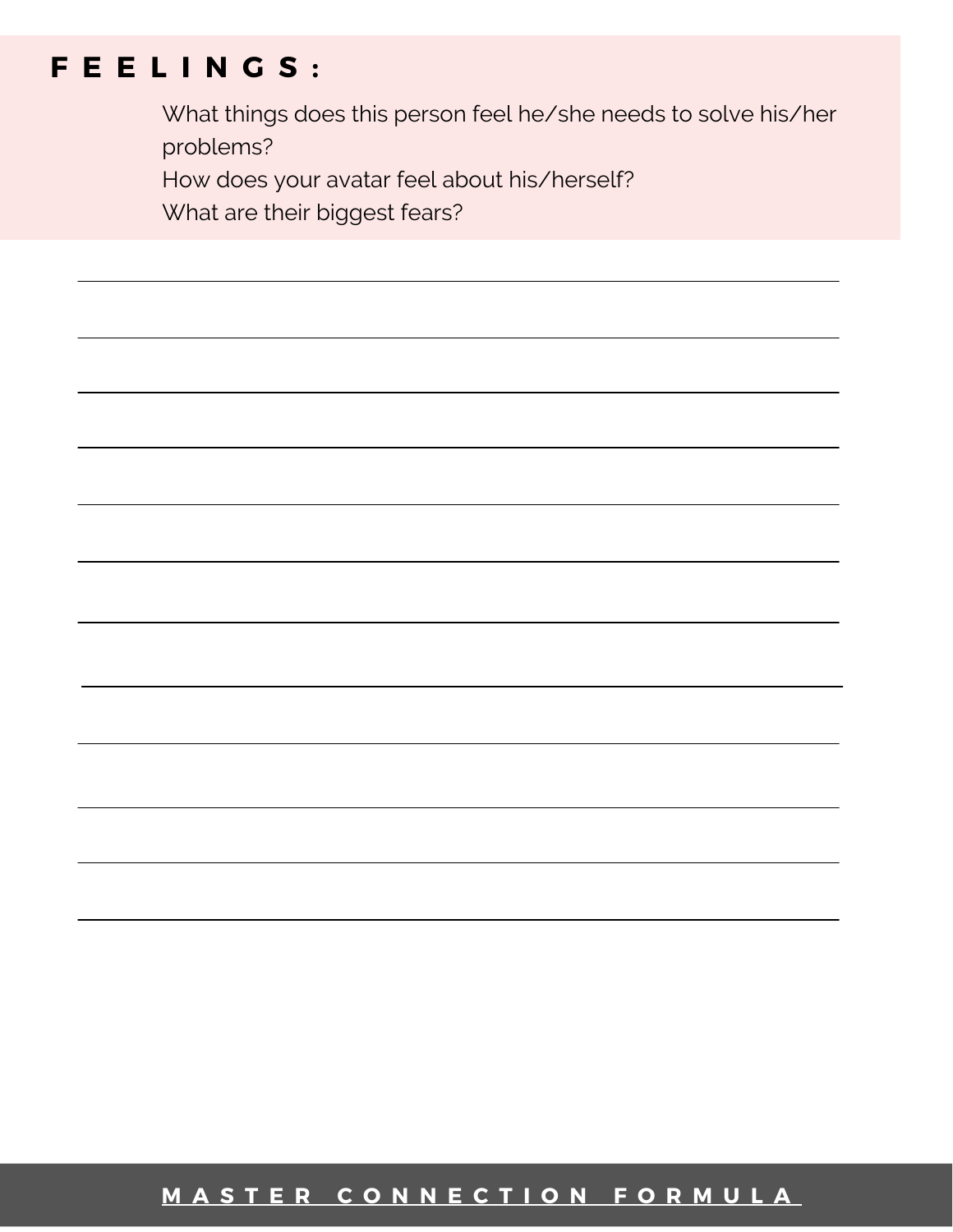### **T H O U G H T S :**

What does he/she lay in bed thinking about at night? What does he/she google when thinking about solving his/her problem? How does he/she talk about his/her problems/struggles with friends? What thoughts does he/she have about your solution?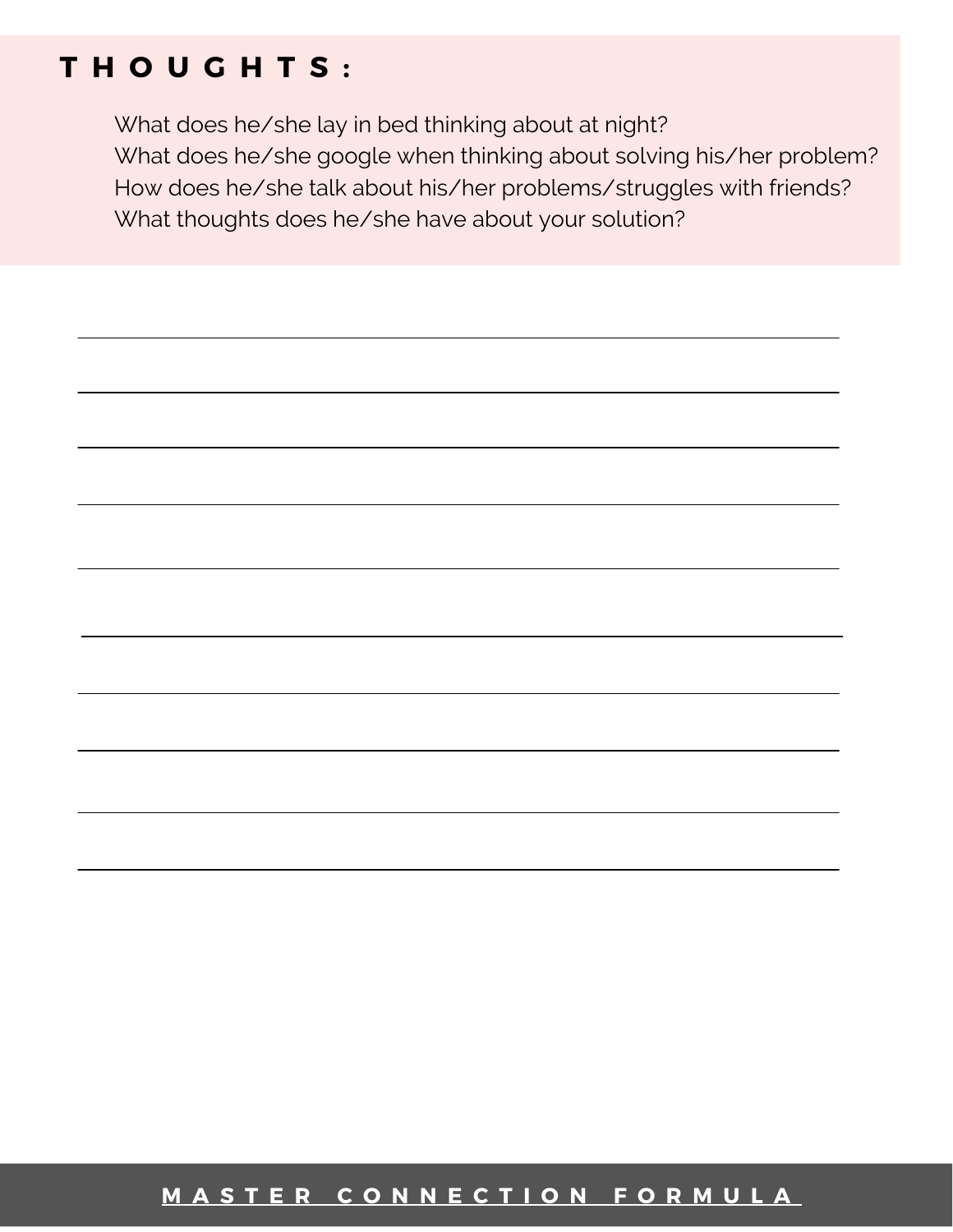### **O P P O R T U N I T I E S :**

What are this person's greatest opportunities? What is possible for them?

What is your avatar's biggest dream?

Who so they look up to? Who is their idol?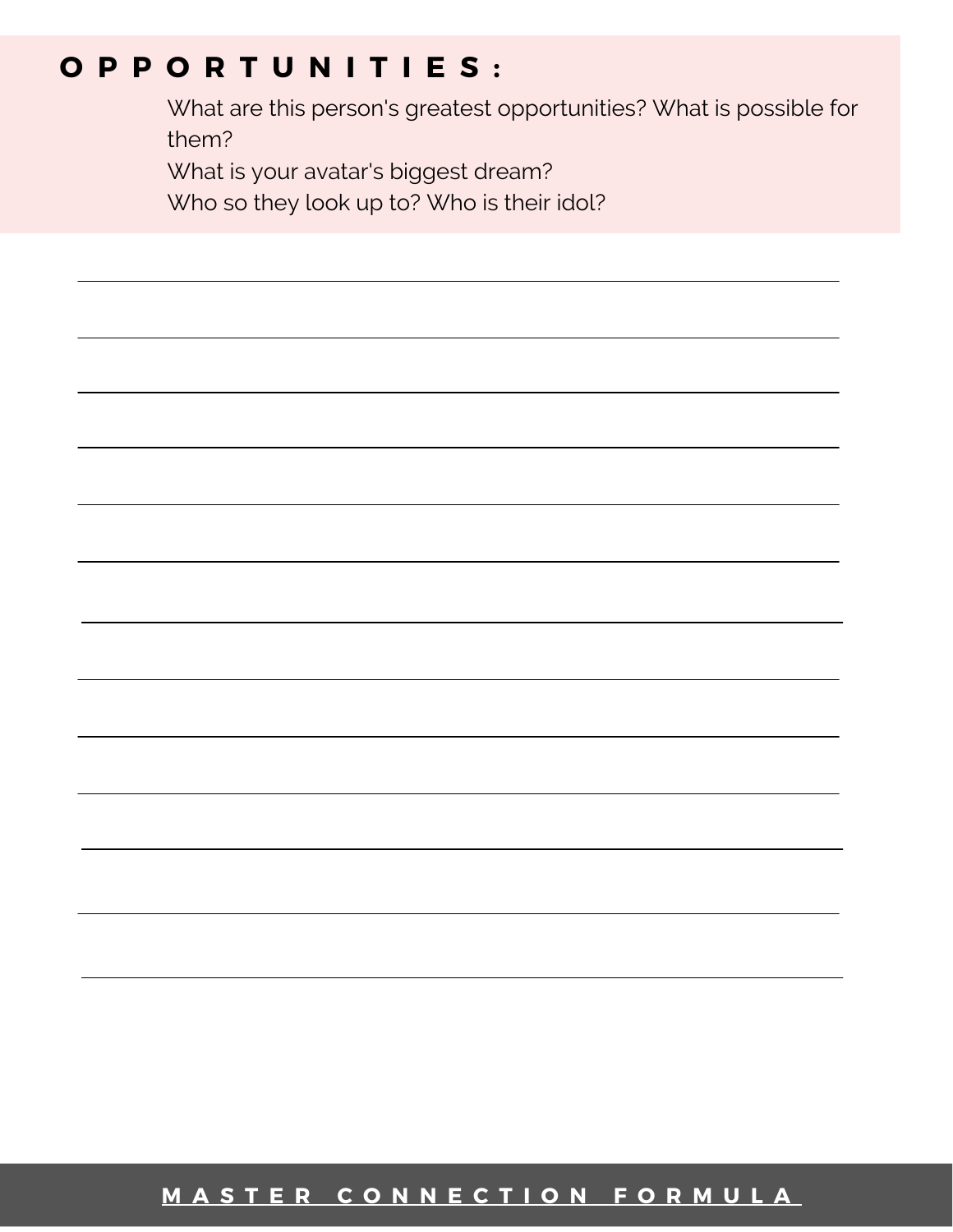### **T R A N S F O R M A T I O N :**

If your dream client bought your service, what would be the greatest transformation they would have?

### **O W N E R S H I P :**

How could their life look different in 1, 5, 10 years from now because of your service? Who will this dream client become because of the transformation that you provided for them?